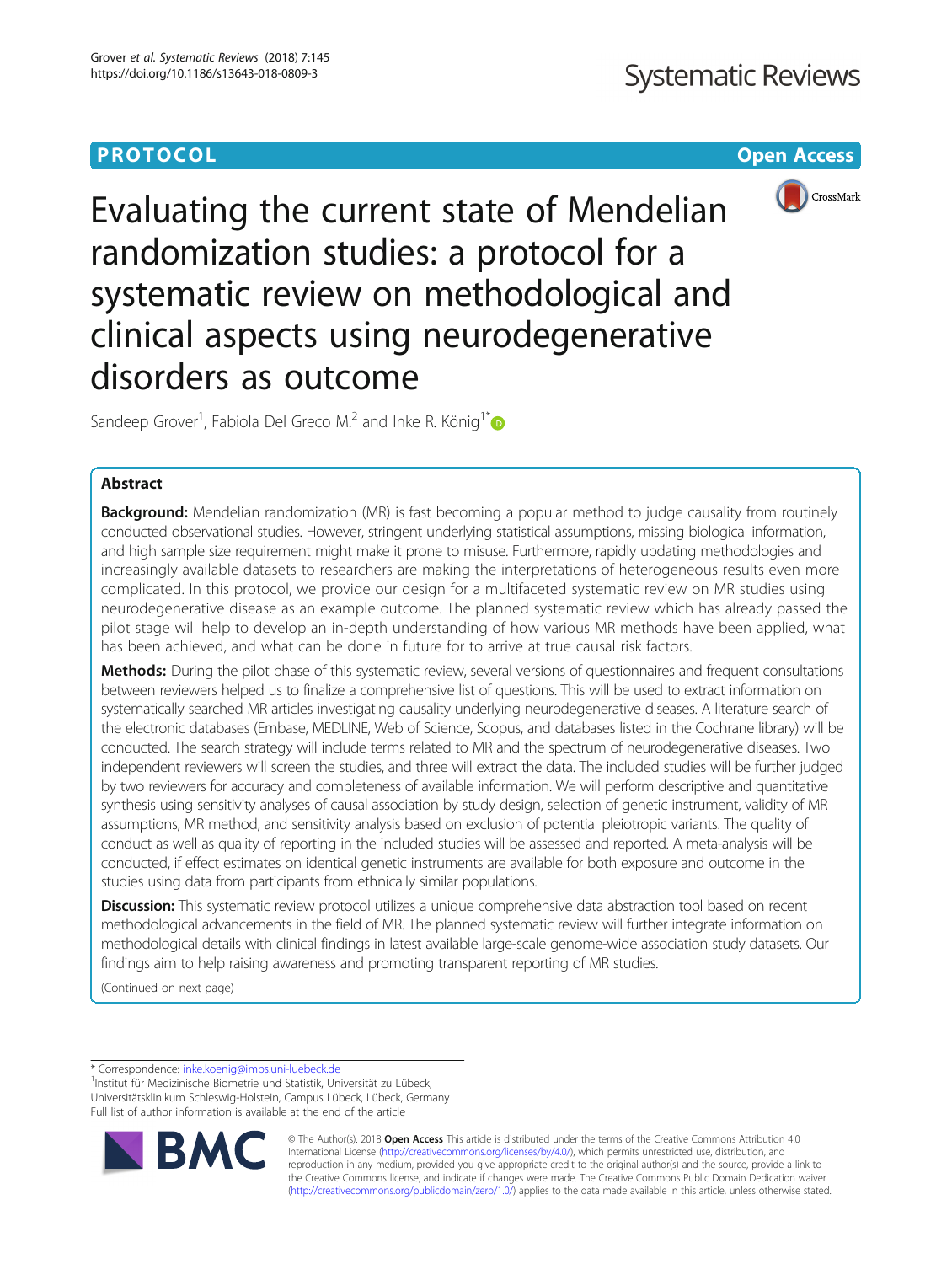### (Continued from previous page)

Systematic review registration: PROSPERO [CRD42018091434.](https://www.crd.york.ac.uk/prospero/display_record.php?RecordID=91434)

Keywords: Mendelian randomization, Instrumental variable, Observational epidemiology, Genome-wide association study, Summary data, Pleiotropy, Casual inference

## Introduction

Neurodegeneration, which occurs in diseases such as amyotrophic lateral sclerosis (ALS), Alzheimer's disease (AD), multiple sclerosis (MS), and Parkinson's disease (PD), is characterized by diverse pathological conditions and heterogeneous clinical presentations. These diseases are slow progressing with late visible phenotypic characteristics and are often untreatable [\[1\]](#page-5-0). Most of our current knowledge on the etiology of neurodegenerative diseases comes from observational studies which suggest an underlying multifactorial etiology due to complex gene-environment interaction in patients suffering from non-monogenic disease subtypes [[2](#page-5-0)]. Identification of both causal environmental risk factors and genetic predisposing factors could be central to developing preventive or early therapeutic approaches. Environmental risk factors for neurodegenerative diseases in general show small effect sizes which make meaningful causal interpretation in the presence of the underlying known and unknown confounding in observational studies extremely difficult. For instance, a recent comprehensive systematic review identified pesticides and head injury as the most frequently reported potential risk factors for PD [[2](#page-5-0)]. On the other hand, common environmental factors such as smoking, alcohol, and coffee were reported as potential protective factors with most convincing evidence based on meta-analysis of observational studies. Another challenge in interpreting causality from observational studies is the long pre-clinical period of neurodegenerative diseases as it becomes difficult to conclude whether a potential risk factor actually triggered the disease or an abnormal level of risk factor was the result of early undetectable phase of the neurodegenerative disease. Although randomized controlled trials (RCTs) slowly and gradually have been adding to our previous understanding of the effect of treatment on disease symptoms, most of the desired hypothesis including those concerning risk factors influencing the on-set of the disease cannot be tested through this design [[3](#page-5-0)]. One of the reasons is the long duration of the neurodegenerative diseases, thus posing logical challenges. Another could be difficult ethical and logical considerations before exposing not only the healthy study participants but also the researchers to potential risk factors.

The last years have seen emergence of a modern statistical methodology called Mendelian randomization (MR) [[4](#page-5-0)–[6\]](#page-5-0). This methodology uses statistical measures from a handful to dozens of genetic variants, preferably single nucleotide polymorphisms (SNPs), which have been previously studied as markers in context to both causal risk factors and diseases of interest in an observational study setup, and it is believed to provide valid information on existence as well as direction of causation. Alleles at genetic variants are randomly distributed from parents to offspring and are static throughout an individual's lifetime. An MR study utilizes these naturally randomized proxy markers for the risk factors without the need for measuring risk factors in a population with available data on outcome only to judge causality in an observational study. Such an approach is believed to provide evidence of causality analogous to an RCT. However, it has been also realized over the years that the fruits of this methodology may not be easy to reap. Although it offers an attractive and rapid approach, the methodology comes with number of statistical and theoretical (mainly biological) assumptions which are often impossible to validate [\[7](#page-5-0)]. Lack of any consensus in methodologies in the published literature and well-defined steps in an MR workflow add another layer of complexity for interpretation by a common reader. To date, several MR studies exploring causal roles of common biomarkers and other risk factors in some of the neurodegenerative diseases namely AD and various types of dementia have been conducted [\[8](#page-5-0)]. Recently, few systematic reviews have also been conducted with a major focus on summarizing the heterogeneity rather than explaining the reliability of clinical interpretations [[9](#page-5-0)–[11\]](#page-5-0). Hence, it is imperative to conduct an integrated systematic review which not only evaluates the quality of studies which have been conducted but also assesses the clinical implications that could be drawn. Furthermore, such a systematic review could also provide direction for future research, specifically careful planning and meaningful interpretations that could be drawn from MR studies on neurodegenerative diseases. Currently, we are witnessing an exponential growth in not only the number of new genome-wide association studies (GWAS) with novel potential risk factors but also the constantly updated meta-GWAS of known risk factors as well as outcomes. In summary, discovering causality through MR approach promises huge opportunities in the coming years provided that we manage the information overload qualitatively and efficiently.

Prior systematic reviews have either focused on methodologies reported in general with limited attention to individual exposure-outcome association or focused on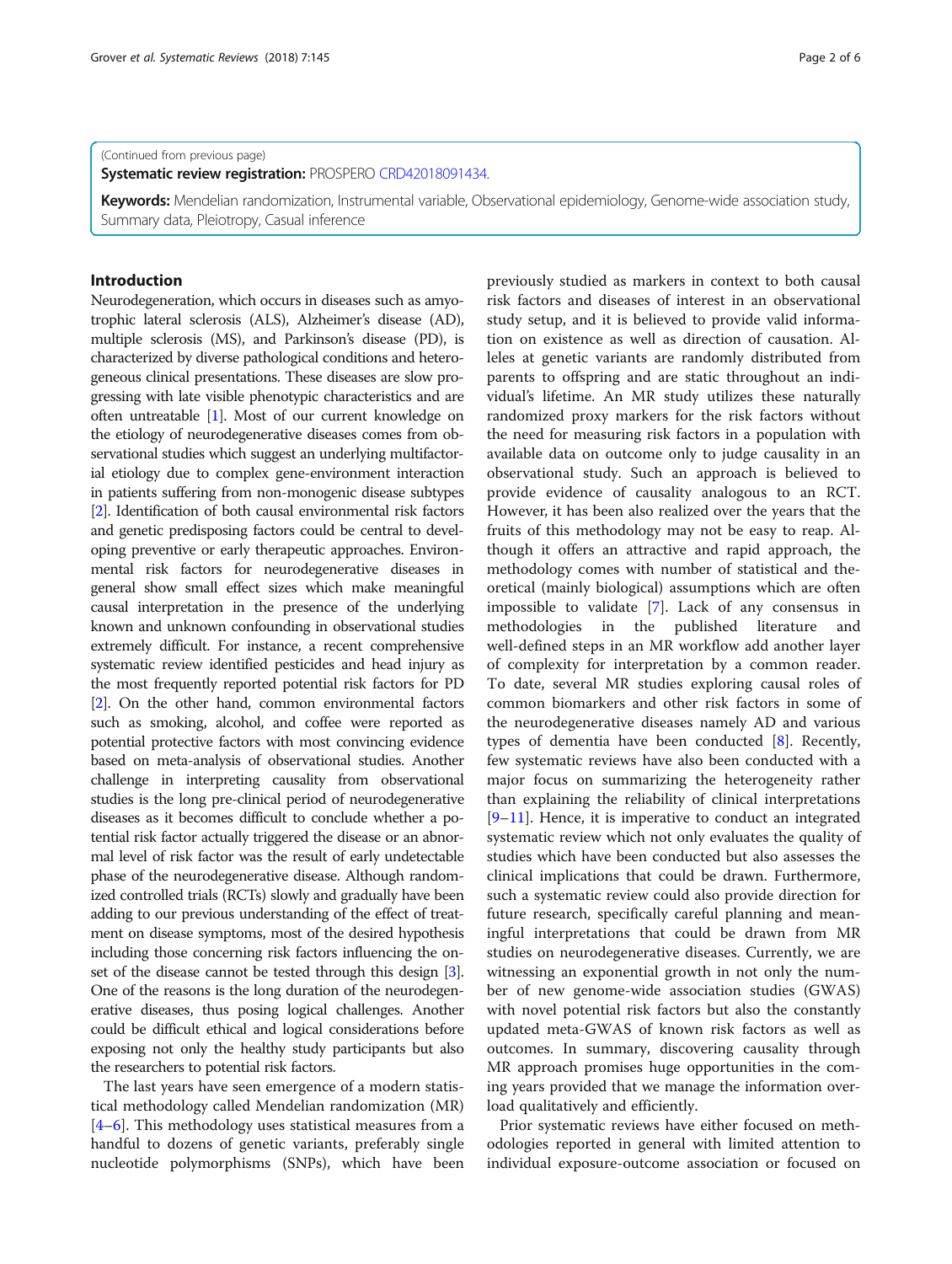summarizing clinical findings with limited attention to the underlying study design [\[9](#page-5-0)–[11\]](#page-5-0). Thus, an integrative approach on studying the influence of MR methodology with respect to specific outcomes and findings is lacking. Furthermore, a comparative approach weighing the reported results by the strength of the MR study design is missing. The proposed systematic review therefore is designed to fill this gap and to help shaping future practices in not only the conduct but also the reporting of MR studies.

## Aims and objectives

Our overarching aim is to inform researchers from diverse backgrounds and enhance productive utilization and meaningful interpretation of MR in the light of existing statistical challenges and gaps in biological knowledge. We plan to follow a critical appraisal approach and accomplish each of the following objectives in a stepwise manner:

- 1. To assess the methodological quality of MR studies;
- 2. To assess the results of published data and summarize the clinical interpretations;
- 3. To evaluate the influence of applying varying MR methodologies on reporting discrepancies in risk factor specific causality.

## Methods and design

The systematic protocol was designed in accordance with the Preferred Reporting Items of Systematic Reviews and Meta-analysis for Protocols (PRISMA-P) 2015 [\[12\]](#page-5-0). A completed checklist had been provided as PRISMA-P checklist (Additional file [1\)](#page-4-0).

## Protocol and registration

The protocol was registered on the PROSPERO International Prospective Register of Systematic Reviews (CRD42018091434).

## Study strategy and eligibility criteria

A detailed plan for the conduct of systematic review has been laid down in the form of a schematic flowchart in the Figure. We conducted a pilot study using the search term "Mendelian Randomization" and "Neurodegenerative diseases" in MEDLINE (PubMed) and Web of Science databases. Our pilot study used a paper-based questionnaire comprising a set of 67 questions to extract the relevant information. The questions were designed on the basis of a published MR methodology paper and relevant clinical information required for causal interpretation [\[13\]](#page-5-0). All the questions could be classified into the following categories and sub-categories:

1. Stating the hypothesis and identification of datasets: hypothesis, instrument-exposure-outcome triad,

- 2. Prioritization of genetic instrument: use of external or internal dataset, functional hypothesis or GWAS based instruments, characteristics of GWAS study;
- 3. Check for MR assumptions (validation of the genetic instrument): strength, association with confounders, known pleiotropic function of SNPs, presence of population stratification;
- 4. Estimation of causal effect: ratio of coefficient estimator, two-stage least square, control function estimator, limited information maximum likelihood, inverse-variance weighted, MR-Egger, median weighted method, multivariable MR;
- 5. Sensitivity analysis: test of heterogeneity, test of endogeneity, leave one SNP out, comparison of MR methods;
- 6. Additional analyses: power calculation, stratified analysis, check for bi-directionality, use of simulations, use of control MR (positive and negative control MR studies), use of replication cohorts.

Based on the data extraction from our pilot study and frequent consultation between the data extractors, we further refined our questions and finalized a set of 92 questions in an excel sheet format (Additional file [2](#page-4-0)). We further defined the screening strategy for shortlisting publications for subsequent data extraction on the basis of several inclusion and exclusion criteria as listed in Additional file [3](#page-4-0).

Furthermore, every publication may describe a single or multiple hypotheses exploring causality using an MR approach, where a hypothesis is defined as a specific combination of exposure (any risk factor), outcome (any neurodegenerative disease), and genetic instrument (one or more SNPs). We treated every hypothesis as a single observation and considered it separately at the time of data extraction.

## Search criteria

One researcher (SG) will conduct the initial search. A literature search of the electronic databases MEDLINE, Embase, Web of Science, Scopus, and databases listed in the Cochrane library will be conducted. The search strategy will include terms related to Mendelian randomization and various types of neurodegenerative diseases. Through the use of Boolean operators, we will search the numerous synonyms and related words as MeSH/Emtree terms (where applicable) and as keywords (for title, abstract, and keyword searches). Specifically, the database searches will be restricted to combinations of an MR term: ("Mendelian Randomization Analysis" OR "Mendelian Randomization" OR "Mendelian Randomisation" OR "Genetic Instrument" OR "Genetic Instrumental" OR "Instrumental variable")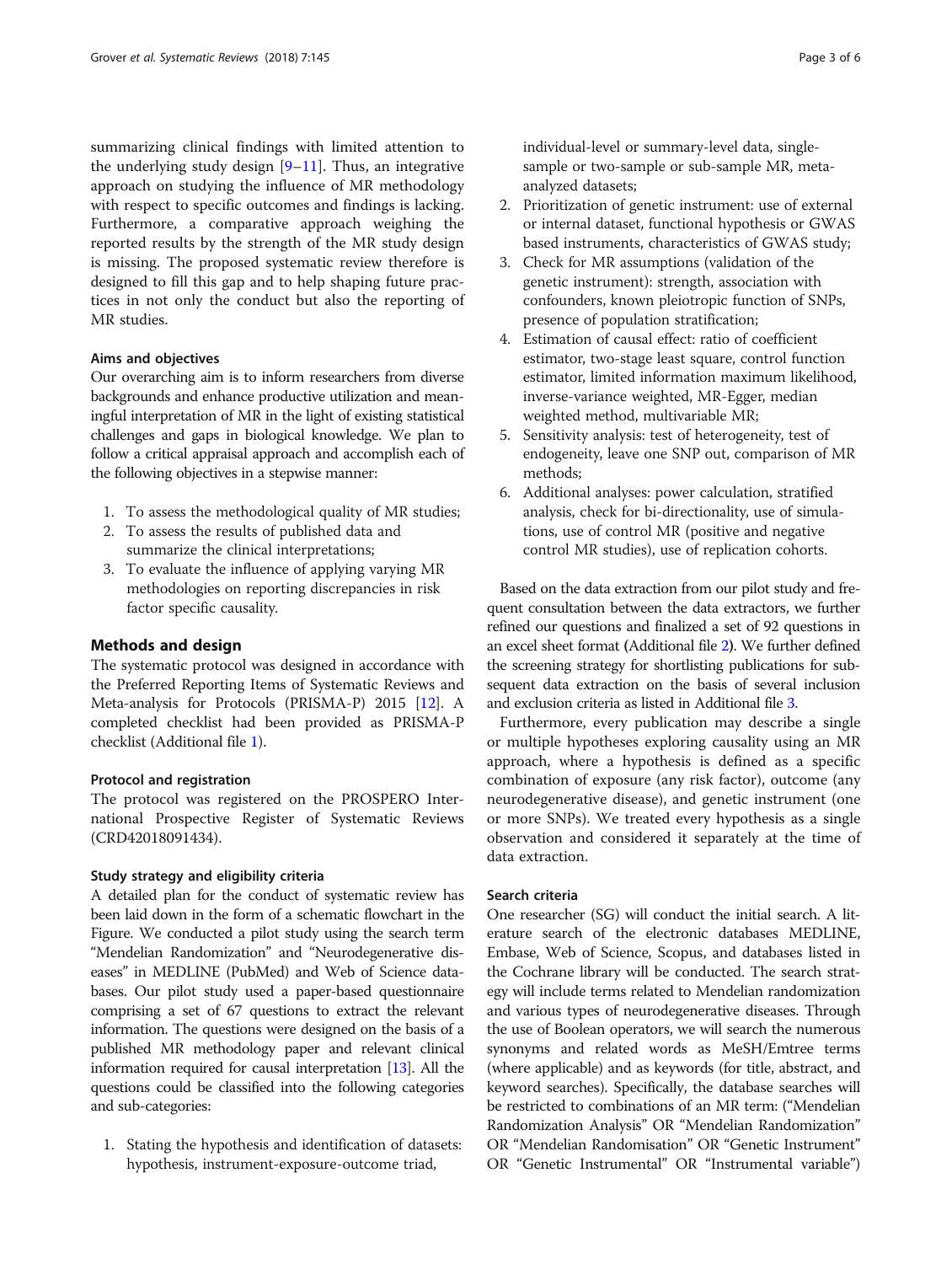<span id="page-3-0"></span>AND a neurodegenerative disease term ("Neurodegenerative Diseases" OR "Neurodegeneration" OR "Neurodegenerative" OR "Dementia" or "Alzheimer disease" or "Alzheimer's disease" or "Parkinson disease" or "Parkinson's disease" or "Motor Neurone disease" or "Motor Neuron disease" or "Amyotrophic Lateral Sclerosis" or "Huntington's disease" or "Huntington's Chorea" OR "Multiple Sclerosis."

With respect to MEDLINE, the terms based on MeSH headings will be searched using the [mh] function and other terms will be searched using the [tiab] function to look into title as well as abstract sections of the articles. With respect to Embase, we will further look up MeSH terms in the Emtree Thesaurus to identify additional index terms that will work in Embase. The "ti, ab." function will be used to search titles and abstracts. With respect to other databases, we will remove the PubMed-specific MeSH terms and replace them using the text search terms and removing the PubMed specific [tiab] field descriptor. A topic search will be adopted for Web of Science search.

All databases will be searched from the earliest dates available (Fig. 1). Two reviewers (SG and IK) will independently screen the titles and abstracts for all the published articles. Non-peer-reviewed literature including conference abstracts and poster presentations will be excluded. Furthermore, references of the shortlisted articles will be screened for any missing articles. This will be followed by data extraction of finalized articles in duplication (SG and IK or SG and FDG). Any discrepancy or disagreement at any stage of article screening and data extraction will be jointly resolved by all the reviewers (SG, IK, and FDG). Since the aim of the current review is also to provide an unbiased evaluation of the available information, no effort was made to contact the authors of the articles. However, if the information was not clearly stated in the MR manuscript, efforts will be made by one reviewer to extract this information from the cited references. As one of the main objectives of the current review is also to judge quality of reporting in the articles, special care will be taken to differentiate between the readily available information from the MR article itself and that extracted from the cited references.

## Data synthesis: narrative and quantitative

The finalized excel datasheet will be imported into an R environment for further descriptive and analytic interpretations [[14](#page-5-0)]. We plan to begin by doing a tabular and graphical summarization of all the variables listed in the Additional file [2.](#page-4-0)

Based on our pilot study, it was very clear that the probability of finding similar studies to conduct a meta-analysis on the basis of effect estimates is extremely low. One of the main reasons could be the use of updated genetic instruments for exploring causality in the largest



available outcome data. However, since most of the latest and largest GWAS studies on exposure and outcome are mostly available in European population, it offers an excellent opportunity to do a narrative assessment. The narrative assessment could help us to draw important conclusions on not only the relative importance of different risk factors for a single outcome but also role of similar markers in different neurodegenerative diseases.

We further plan to compare several extracted variables with respect to their effect on the conclusion of absence or presence of a causal association. Specific interesting investigations include role of study design of GWAS used for prioritizing genetic instrument as well as studying outcome (e.g., discovery or replication cohort), different phenotypic measures of the same outcome (e.g., continuous memory scale vs. categorical AD diagnosis), different methods for generating genetic risk scores (weighted vs. unweighted), different MR methodologies (MR-Egger vs. Inverse-variance weighted vs. Median weighted), and reporting of power calculations.

## Risk of bias across studies

The absence of any existing quality scale or checklist is one of the main motivations behind the current planned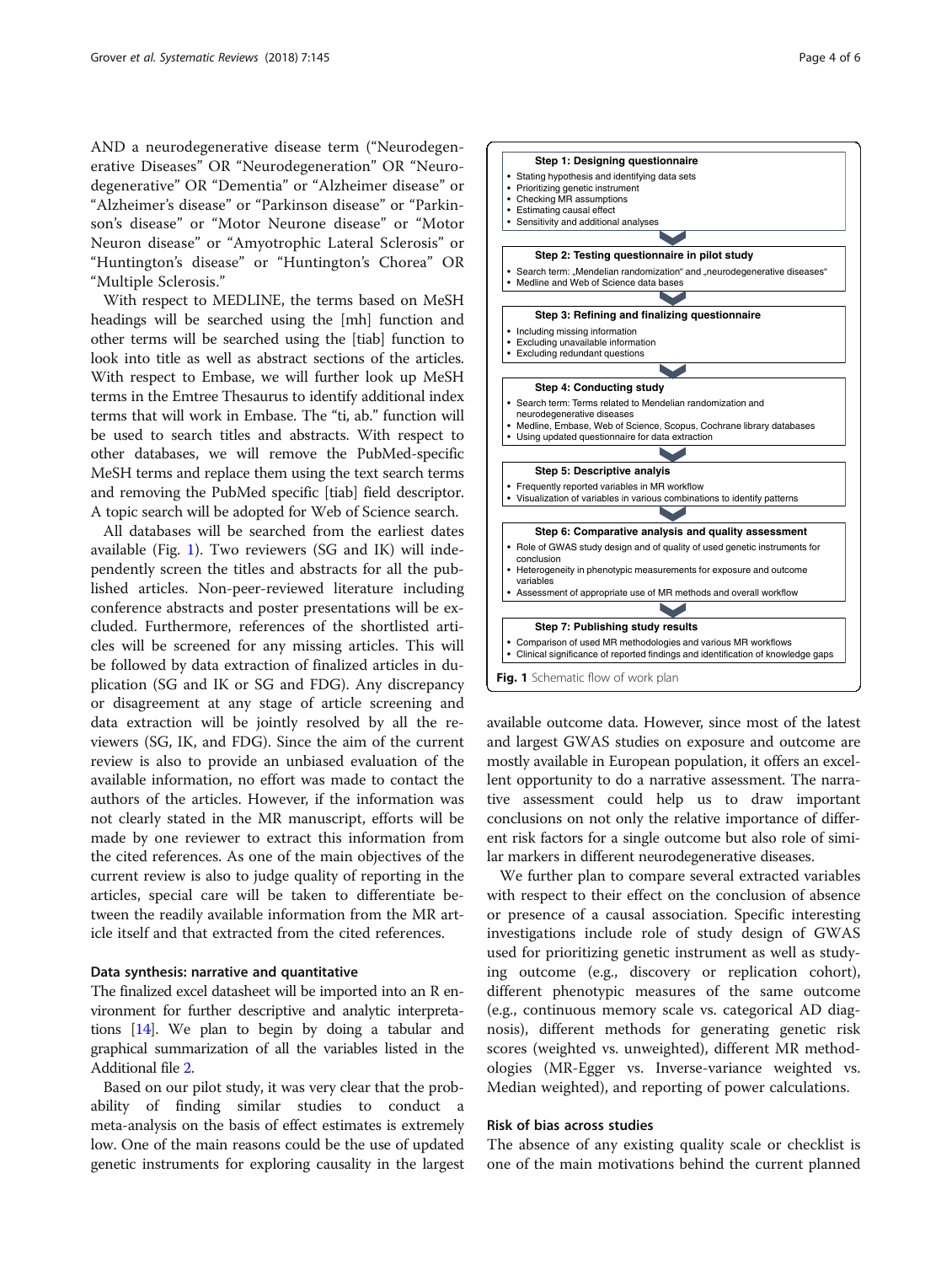<span id="page-4-0"></span>systematic review. As stated in the objectives, we plan to develop guidelines suggesting items which should be addressed in an MR article, and we plan to do a quality check scale through this systematic review. We then wish to do a comparative assessment of already published literature in the field of neurodegenerative diseases by applying the scale and thus providing an assessment of risk of bias across the studies in the planned systematic review.

## Dissemination

We plan to disseminate the results on our objectives by peer reviewed publications, presentations at internal project meetings and international scientific conferences. A detailed flowchart showing the study strategy from the inception of idea to design of study to planned conduct of study followed by publication strategy is shown in Fig. [1](#page-3-0).

## **Discussion**

This systematic review is multifaceted with several shortand long-term goals. The short-term goals include a summary of the clinical findings from MR studies in the field of neurodegenerative diseases and the development of MR guidelines applicable to all the diseases. The long-term goals could be the identification of gaps in our knowledge in the field, pooling of existing datasets, and developing a common database of genetic instruments with a clear understanding of GWAS study designs. Although our current systematic review is focused on neurodegenerative diseases, it serves to provide an insight into the current state of MR studies in general. Furthermore, this systematic review along with its the comprehensive data abstraction tool could be directly applied for not only planning an MR study but also understanding the progress made in MR studies irrespective of the outcome under consideration.

Despite several strengths, it is important to emphasize upon some of the limitations of current systematic review. Firstly, we did not use the Delphi expert consensus method to design our questionnaire. Employment of the Delphi method is believed to provide more rational decisions by a group of people on inclusion of specific questions in the questionnaire for judging the quality of studies [[15](#page-5-0)]. It relies on the two main principles of diversity of expertise and independence of decisions by individual team members. Nevertheless, our team of reviewers includes experts from diverse areas of expertise including methodology, statistical genetics, and biology. Secondly, we did not include non-peer-reviewed literature. In addition to non-peer-reviewed findings revealed in conference abstracts and posters, we have also seen the recent emergence of preprint servers including bioRxiv as online publishing platforms for sharing non-peer-reviewed articles [[16](#page-5-0)]. Although non-inclusion of non-peer-reviewed articles could introduce systematic bias in our findings, we decided in favor of peer-reviewed article as peer review process is expected to have major influence on MR methodology including sensitivity analysis. And lastly, it may be argued that we do not contact authors, and this may also introduce bias in our study. However, one of the main objectives of our study was to check the completeness of information in MR articles for readers to judge validity and reliability of results, without the need to contact the corresponding authors. Moreover, due to the comprehensive nature of our systematic review, we believe that it may not be possible for each author to send us information on numerous questions in a reasonable time frame.

In future, our planned comprehensive systematic review will further provide us a platform to assess the quality of the genetic instruments and summarize study designs of underlying GWAS or meta-analysis of GWAS used for extracting genetic instruments for commonly investigated potential risk factors. This will eventually enable us to develop a database of genetic instruments for commonly investigated potential risk factors based on biological knowledge of the functional role as well as unbiased association signals of SNPs constituting the genetic instrument. Such a database is the need of the hour and would help to prevent cherry picking of genetic instruments. And lastly, it will be important to develop guidelines for the conduct and report of an MR study. This would significantly accelerate the development of this exciting field of MR in the right direction to provide an essential tool in clinical decision making. Our results are expected to be publically available in the form of peer-reviewed publications in 2018/2019.

## Additional files

[Additional file 1:](https://doi.org/10.1186/s13643-018-0809-3) PRISMA-P checklist. (DOC 81 kb) [Additional file 2:](https://doi.org/10.1186/s13643-018-0809-3) Data abstraction form. (XLSX 23 kb) [Additional file 3:](https://doi.org/10.1186/s13643-018-0809-3) Inclusion and exclusion criteria. (XLSX 9 kb)

#### Abbreviations

AD: Alzheimer's disease; ALS: Amyotrophic lateral sclerosis; GWAS: Genomewide association study; MR: Mendelian randomization; MS: Multiple sclerosis; PD: Parkinson's disease; PRISMA-P: Preferred Reporting Items for Systematic Reviews and Meta-analysis Protocols; RCT: Randomized controlled trial; SMR: Summary-data-based MR; SNP: Single nucleotide polymorphism

#### Funding

This work was supported by a grant from the German Research Foundation (Research Unit ProtectMove, FOR 2488.

#### Authors' contributions

SG conceived the idea and designed the study, wrote the first draft of the protocol, and revised the final draft of the manuscript. IK and FDG participated in improving the design of the study, helped to draft the protocol, and have been involved in revising the manuscript. All authors read and approved of the final manuscript.

#### Authors' information

SG is a Postdoc at the Institut für Medizinische Biometrie und Statistik, Lübeck University, Germany. IK is a professor at Institut für Medizinische